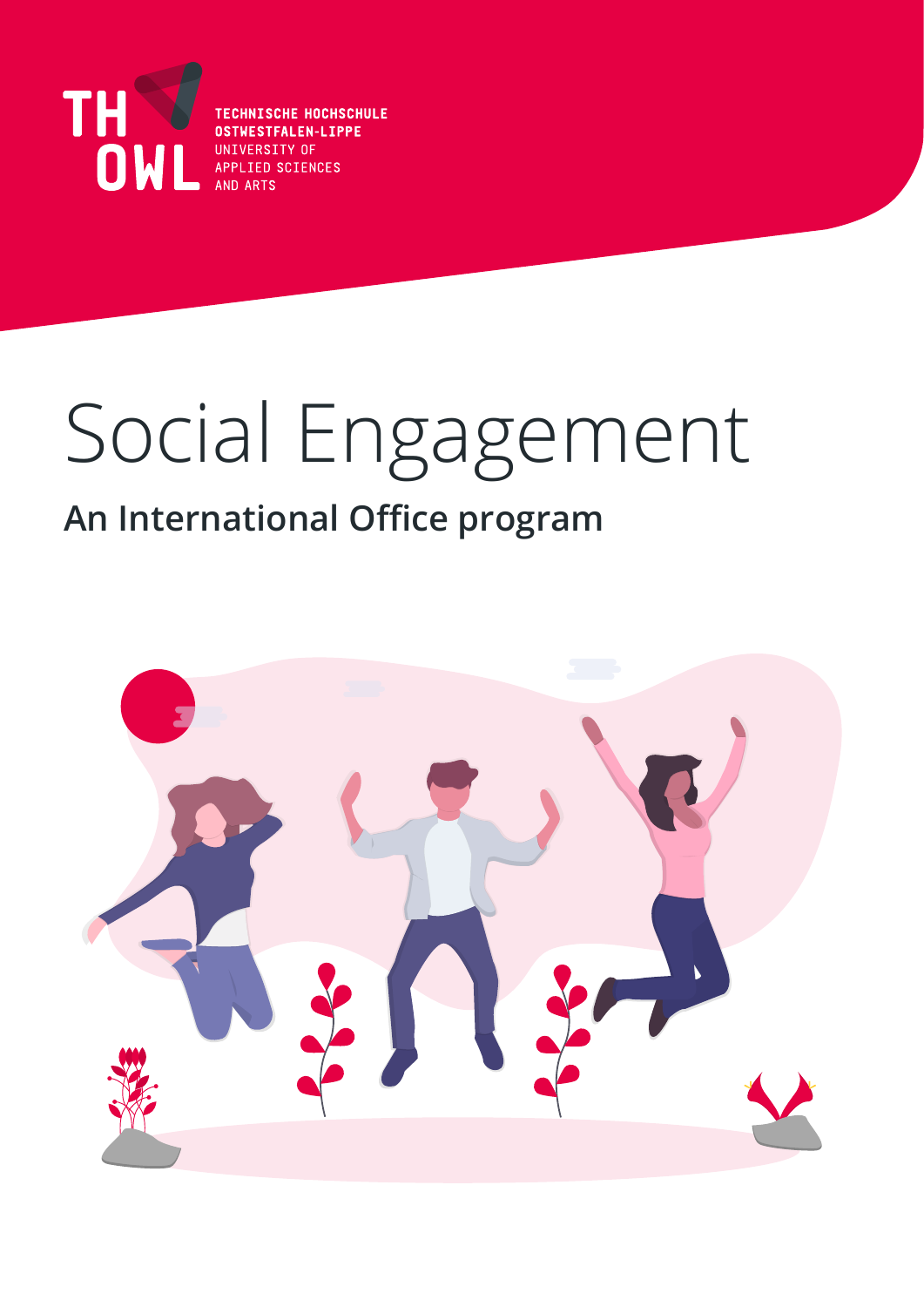### Social Engagement

**An International Office program**



#### **Social Engagement Program**

The social engagement program is offered by the International Office of TH OWL and honors international experience and commitment for supporting international students by awarding an official certificate.

#### **Target**

The program's goal is to broaden the awareness of cultural diversity at TH OWL to all members on campus and the surrounding community. It is aiming at supporting new international students with their daily study life at the university as well as during their stay in Germany. All participants will obtain an official certificate appreciating their readiness for social engagement. The certificate can be used for future job or scholarship applications. EU and non EU students can complete the certificate.

#### **Description**

Interested students need to register for the program by emailing the International Office and submitting their participants form. The program can be started in either the Winter or Summer semester.

The program is based upon a social credit point collection (SCP) consisting of a minimum amount of 25 SCP which should be achieved. In order to obtain SCP, participants need to perform social enagement activities according to a catalogue which lists the various options. Participants can choose freely from different activities according to their own interests and abilities. In case participants collect more SCP than needed, this will be mentioned explicitly on the certificate.

At the end of the program term, participants will need to hand in a short report about their personal experience.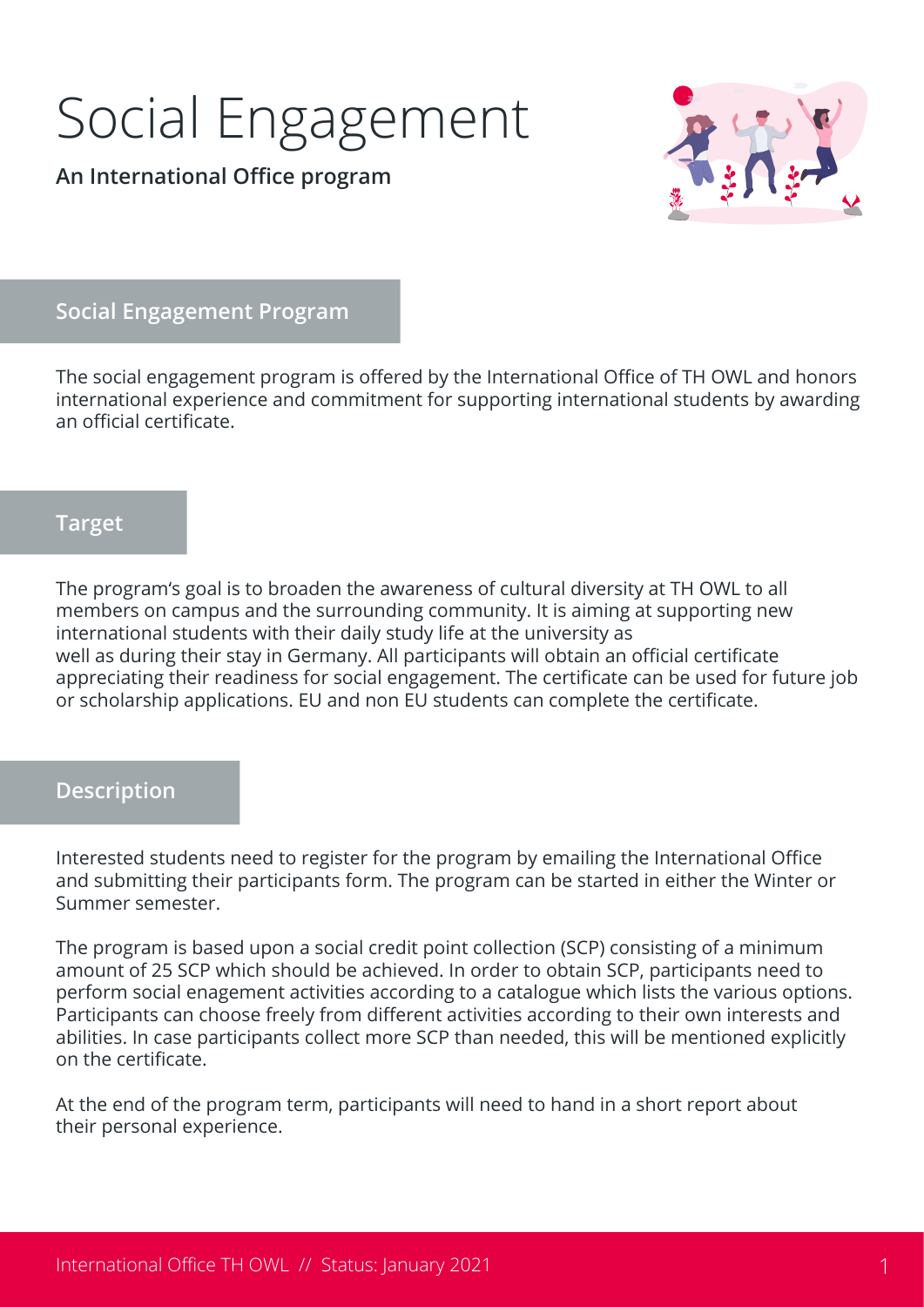## Social Engagement

#### **An International Office program**



**Process and Deadlines**

In parallel to the program registration, participants need to also communicate the chosen combination of social events by sending an email to the International Office:

#### [internationaloffice@th-owl.de](mailto:internationaloffice%40th-owl.de?subject=Anmeldung%20Zertifikat%20Soziales%20Engagement)

Upon expiry of the registration deadline, the International Office coordinates the event calendar with the participants for all communicated activities.

As soon as an event took place, the participant can have his/her performance confirmed by the International Office. The respective performance will be stored in their Social Credit Point account.

The minimum amount of 25 SCP must be achieved by end of 2 semesters. Also the report needs to be handed in by that time.

#### **Deadlines Summer term**

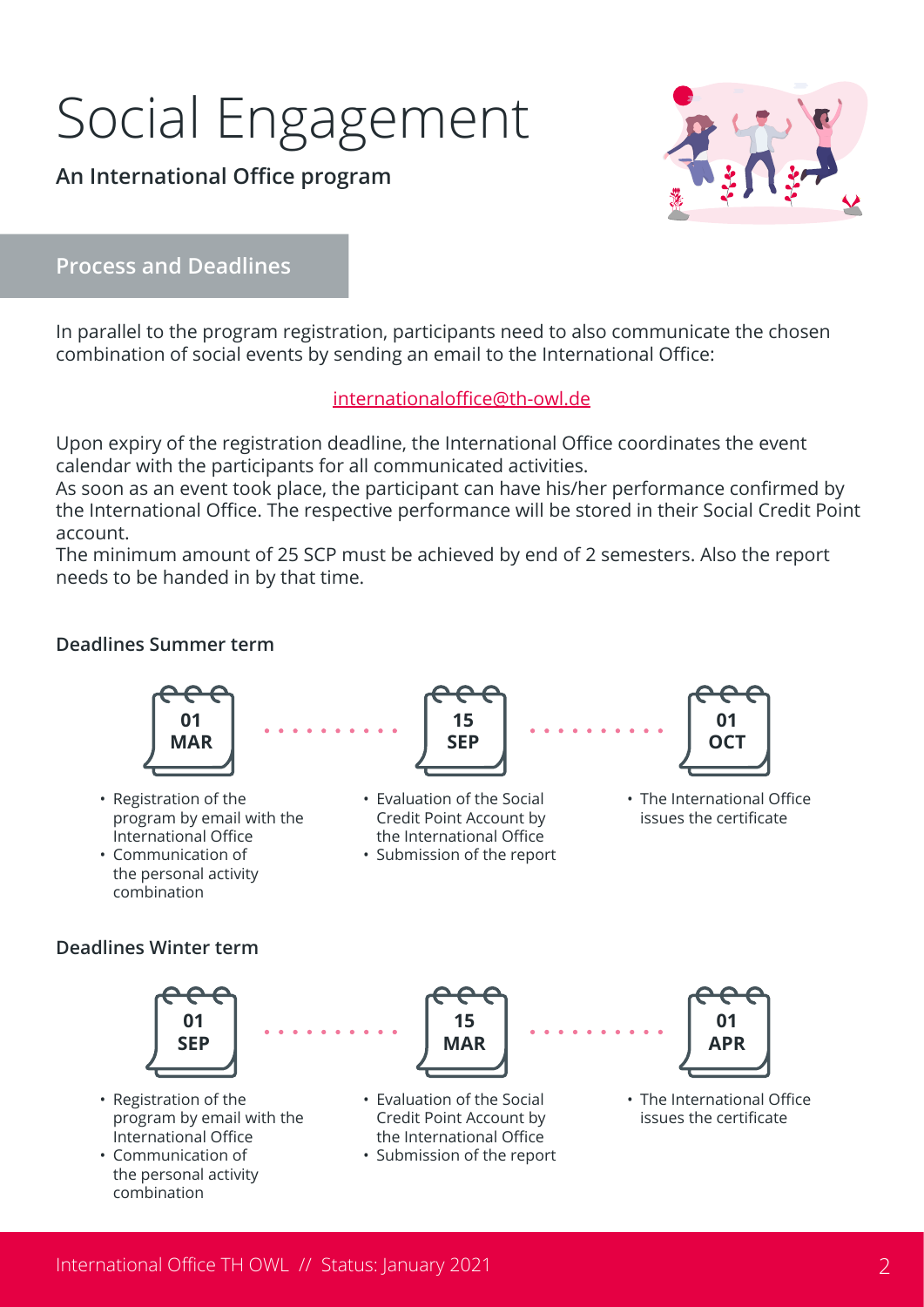## Catalog

**Pass-mark for the certificate = 25 Points**



#### **Catalog**

The event catalog consists of 5 different formats participants can chose from:

- 1. Buddy Programme
- 2. Events International Office
- 3. Student Initiatives
- 4. World Café
- 5. Honorary tutor I.O.

Social Credit Points awards vary and depend on preparation time and work load of an event. According to personal interest, talent and time management, participants can combine the events for social engagement individually in order to achieve the minimum amount of 25 SCP by end of the program.

#### **Below please find two examples to choose from the catalog:**

| Planning and Participating the International Day ("Events I.O.") |            |
|------------------------------------------------------------------|------------|
|                                                                  | 55CP       |
| Effecting an event of the list in "Student Initiatives"          | 10 SCP     |
|                                                                  |            |
| Total                                                            | $= 25$ SCP |

| Engagement in "Buddy Program"<br>Effecting an event of the list in "Student Initiatives" |           |
|------------------------------------------------------------------------------------------|-----------|
|                                                                                          | $= 75555$ |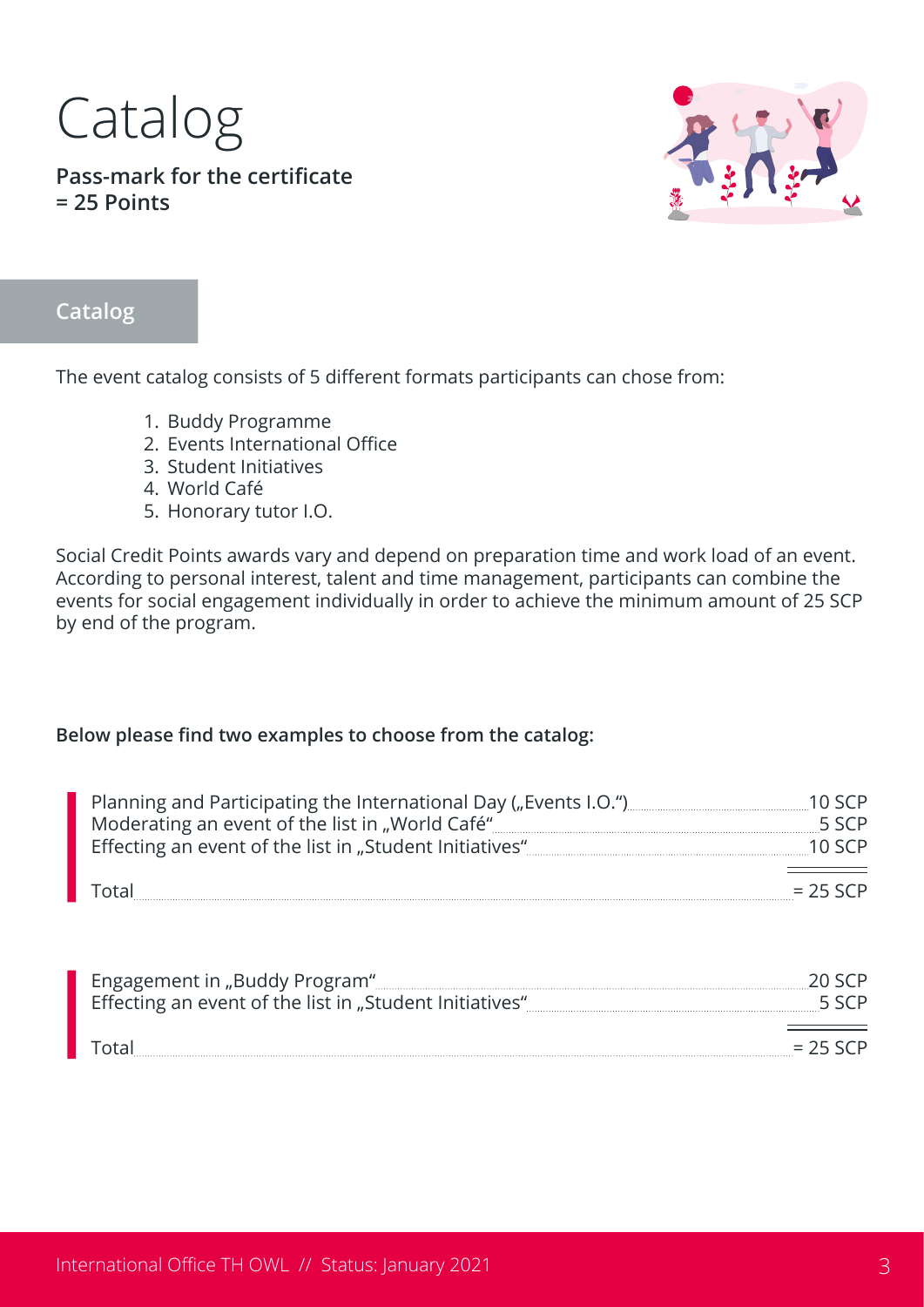# Catalog

**Pass-mark for the certificate = 25 Points**





• Supporting the International Office with administrative work and Social Media

**25 Punkte**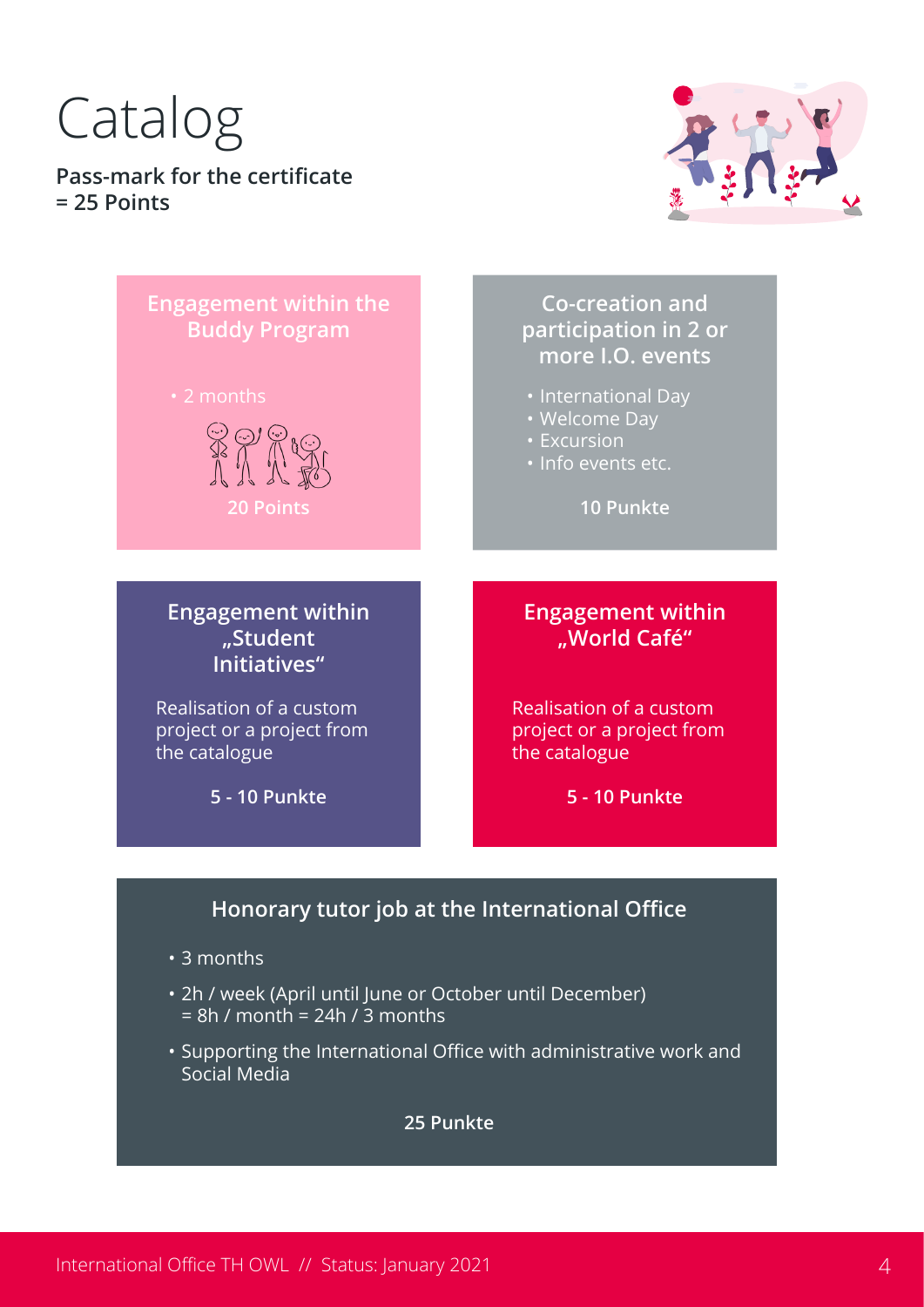### Catalog **Student Initiatives and World Café**



#### **Description**

These two formats differ in their event character:

"**Student Initiatives**" are designed for leisure time activities. It has a more **interactive and entertaining character**.

"**World Café**" is designed for improving the intercultural awareness and focuses on group interaction and community learning. It has an **informative character** and rather is a presentation or discussion format

For both formats, participants will have an election catalog at their disposal from which they can choose. However, it is also possible to propose own ideas (select: other event). Here, the approval of the international office is required.

#### **Event catalog "Student Initiatives"**

| Group Cooking Event (also virtual) [11] Group Cooking Event (also virtual)                                             | <b>10 SCP</b> |
|------------------------------------------------------------------------------------------------------------------------|---------------|
| □ Celebrate a traditional holiday together (also virtual) [11] Celebrate a traditional holiday together (also virtual) | $10$ SCP      |
| Group Workout / Yoga Session (also virtual) [11] Group Workout / Yoga Session (also virtual)                           | $10$ SCP      |
| Community Game or Quiz night (also virtual) [11] Community Game or Quiz night (also virtual)                           | $10$ SCP      |
|                                                                                                                        | 5 SCP         |
| Group activity: Cinema, Theatre, Swimming Pool, Zoo                                                                    | 5 SCP         |
| Other Event (propose your own idea) [1994] [2001] Other Event (propose your own idea)                                  | 5-10 SCP      |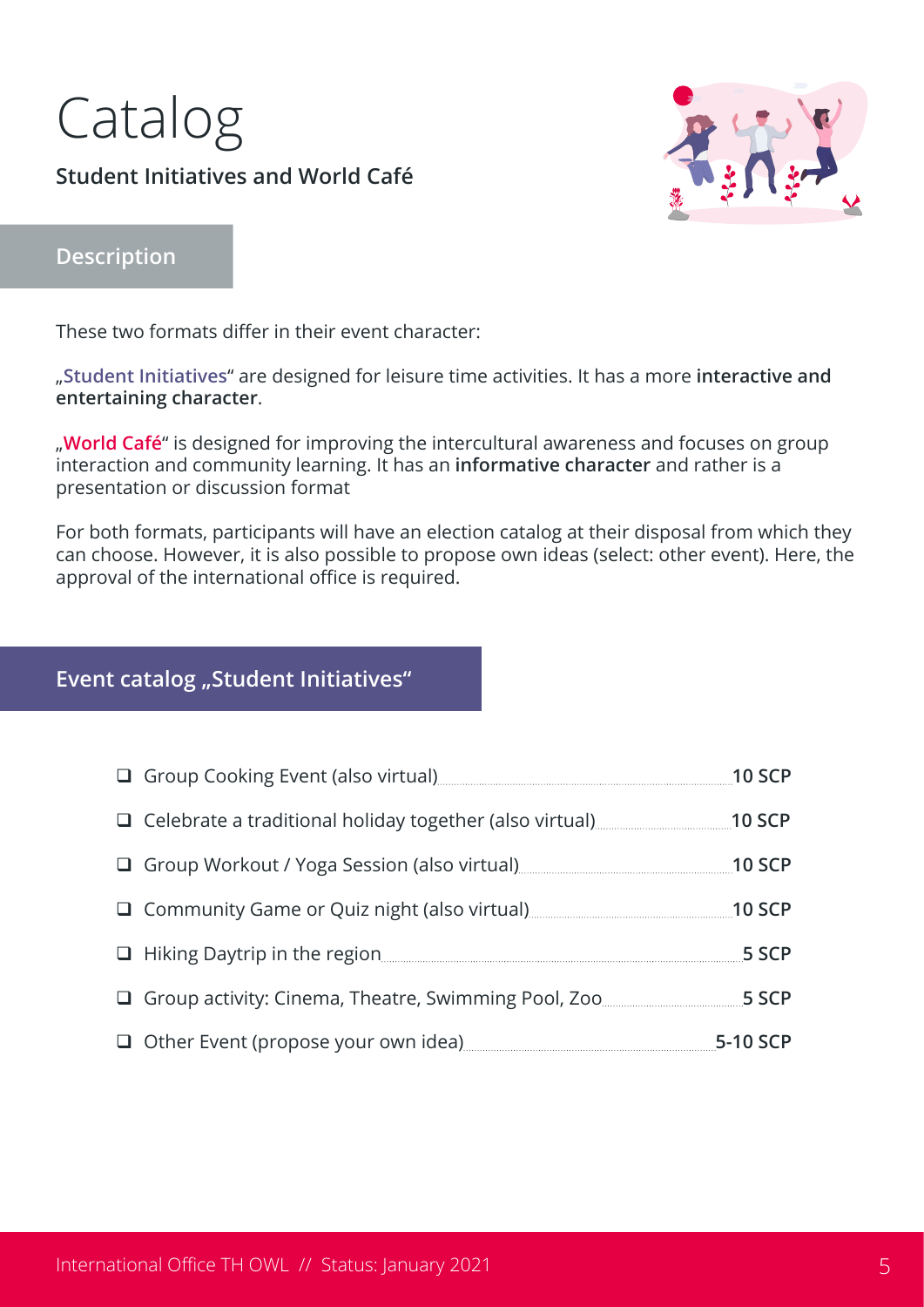



#### **Event catalog "World Café"**

| $\Box$ Typical: Learn about my culture (stereotypes, traditions, food, clothes, mo-                                                                           | <b>10 SCP</b> |
|---------------------------------------------------------------------------------------------------------------------------------------------------------------|---------------|
| $\Box$ International Student Experience: exchange your thoughts - How do you<br>feel far away from home (academically, socially, culturally and financially)? | 10 SCP        |
| □ Student Work: Life Balance – feasible? Exchange your experience10 SCP                                                                                       |               |
| $\Box$ And now? Life after the degree – Discuss your options/plans $\Box$ 10 SCP                                                                              |               |

### Other

#### **The SCP Account**

**The SCP account** is kept in form of a SCP collection sheet which will be initiated and administered for you by the International Office.

Each performance will be confirmed on this sheet by the International Office.

#### **The report**

**The report** serves all participants for a short self-reflexion. It also serves for debriefing and enables the International Office to improve and adapt the program.

The report is designed in form of a questionnaire in order to assist your self-reflexion.

You can find the questionnaire on page 7.